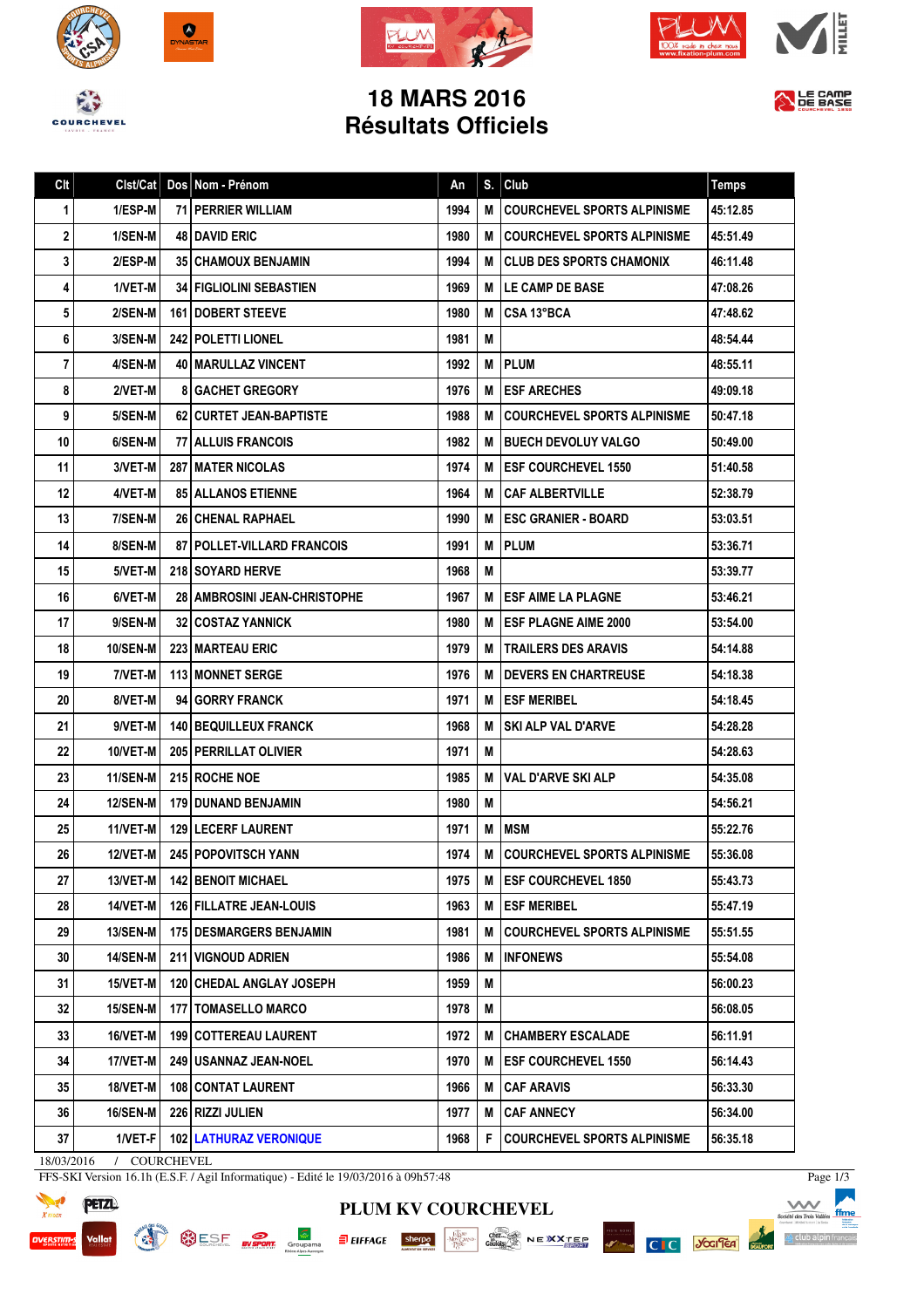| Clt | Clst/Cat        |   | Dos Nom - Prénom                  | An   | S. | Club                               | <b>Temps</b> |
|-----|-----------------|---|-----------------------------------|------|----|------------------------------------|--------------|
| 38  | 19/VET-M        |   | <b>103 DOMERGUE BERNARD</b>       | 1958 | M  | <b>ESF AIME 2000</b>               | 57:11.08     |
| 39  | 1/SEN-F         |   | <b>228 MATHIEU MARION</b>         | 1979 | F  | <b>ESF VALMOREL</b>                | 57:35.48     |
| 40  | <b>17/SEN-M</b> |   | <b>39 BERTHIER PIERRE</b>         | 1987 | M  |                                    | 57:55.62     |
| 41  | <b>20/VET-M</b> |   | <b>160 HENNE STEPHANE</b>         | 1969 | M  | <b>COUREURS DES CIMES</b>          | 57:57.66     |
| 42  | <b>18/SEN-M</b> |   | <b>246   SANNA PIERRE-ETIENNE</b> | 1977 | M  | <b>CAMP DE BASE</b>                | 58:11.51     |
| 43  | <b>19/SEN-M</b> | 1 | <b>IMILLS XAVIER</b>              | 1980 | M  | <b>COURCHEVEL SPORTS ALPINISME</b> | 58:50.27     |
| 44  | 2/SEN-F         |   | <b>165 GACHET GABRIELLE</b>       | 1980 | F  |                                    | 58:52.46     |
| 45  | 3/SEN-F         |   | <b>116 BUGNARD CORAIL</b>         | 1991 | F  | <b>COURCHEVEL SPORTS ALPINISME</b> | 59:09.07     |
| 46  | <b>20/SEN-M</b> |   | <b>247 I REY MAXIME</b>           | 1989 | M  |                                    | 59:19.01     |
| 47  | 21/VET-M        |   | <b>149 PELERIN BENOIT</b>         | 1973 | M  |                                    | 1h00:08.94   |
| 48  | <b>22/VET-M</b> |   | 97 VANDENHELSKEN LOIC             | 1969 | M  | <b>ANNECY</b>                      | 1h01:25.20   |
| 49  | 4/SEN-F         |   | <b>172 FOULET-MOREAU LAURIANE</b> | 1990 | F  |                                    | 1h01:39.13   |
| 50  | 23/VET-M        |   | 209 DA MOUTA SERGE                | 1962 | M  | <b>VAL D'ARVE SKI ALP</b>          | 1h01:41.99   |
| 51  | 21/SEN-M        |   | <b>208 VERTHIER REMI</b>          | 1985 | M  | <b>MOUTIERS</b>                    | 1h03:25.05   |
| 52  | 24/VET-M        |   | 106 GIRARD GREGORY                | 1975 | M  |                                    | 1h03:55.23   |
| 53  | <b>1/JUN-M</b>  |   | <b>207 CRETET MATHIEU</b>         | 1998 | M  |                                    | 1h03:59.93   |
| 54  | 25/VET-M        |   | <b>171 DESCOMBES OLIVIER</b>      | 1975 | M  | <b>GAP</b>                         | 1h04:12.41   |
| 55  | 26/VET-M        |   | <b>152 PERROTTO THIERRY</b>       | 1973 | M  | <b>CAF VANOISE</b>                 | 1h04:26.75   |
| 56  | 1/CAD-M         |   | <b>239 JUGAND HUGO</b>            | 2000 | M  | <b>CLUB DES SPORTS VALMOREL</b>    | 1h04:51.19   |
| 57  | <b>22/SEN-M</b> |   | <b>240 THEVENIOT PETER</b>        | 1987 | M  | <b>MSM</b>                         | 1h04:57.24   |
| 58  | 2/VET-F         |   | <b>150 CHENAL CLAUDE</b>          | 1967 | F  | <b>HTMS</b>                        | 1h05:18.01   |
| 59  | 5/SEN-F         |   | <b>256 POULET LAURENCE</b>        | 1977 | F  | <b>COURCHEVEL SPORTS ALPINISME</b> | 1h06:14.21   |
| 60  | <b>23/SEN-M</b> |   | <b>118 GARI CHRISTOPHE</b>        | 1987 | M  |                                    | 1h08:18.57   |
| 61  | 3/VET-F         |   | <b>201 BATCHELOR MELANIE</b>      | 1970 | F  | <b>COURCHEVEL SPORTS ALPINISME</b> | 1h08:34.48   |
| 62  | 27/VET-M        |   | 299 ARMAND JEAN-FRANCOIS          | 1971 | M  |                                    | 1h08:45.33   |
| 63  | <b>28/VET-M</b> |   | <b>186 DI LUZIO MANU</b>          | 1975 | M  | PLUM                               | 1h09:09.09   |
| 64  | 29/VET-M        |   | 234 LAMBERT PIERRE                | 1976 | M  |                                    | 1h09:14.62   |
| 65  | 6/SEN-F         |   | <b>250 BIRTWISTLE MELANIE</b>     | 1986 | F. |                                    | 1h09:38.19   |
| 66  | 30/VET-M        |   | 237 CHEPEAUX YANN                 | 1973 | M  | <b>UC CRAN</b>                     | 1h10:10.26   |
| 67  | <b>24/SEN-M</b> |   | 261 SERVOZ JEAN-MARIE             | 1978 | M  | <b>IPLUM</b>                       | 1h10:14.78   |
| 68  | 7/SEN-F         |   | <b>241   DELSUPEHE FRANCE</b>     | 1987 | F  |                                    | 1h10:50.94   |
| 69  | 4/VET-F         |   | <b>266 BARTHELEMY SANDRINE</b>    | 1971 | F  | SKI ALP VAL D'ARVE                 | 1h11:22.33   |
| 70  | <b>25/SEN-M</b> |   | 202 BERNARD-GRANGER LAURENT       | 1979 | M  | I CAF ARAVIS                       | 1h11:38.26   |
| 71  | 8/SEN-F         |   | <b>125 DOHIN MARIE</b>            | 1984 | F  | <b>IMSM</b>                        | 1h12:03.56   |
| 72  | <b>26/SEN-M</b> |   | 275 RIX DANY                      | 1979 | M  |                                    | 1h12:05.02   |
| 73  | 9/SEN-F         |   | 284 APPOLONIA JENNY               | 1978 | F  | <b>COURCHEVEL SPORTS ALPINISME</b> | 1h12:24.61   |
| 74  | <b>27/SEN-M</b> |   | <b>135   GOMANE ALEXIS</b>        | 1981 | M  |                                    | 1h12:34.72   |
| 75  | 31/VET-M        |   | <b>276 THURIER HENRI</b>          | 1958 | M  | <b>ESF COURCHEVEL 1550</b>         | 1h13:26.46   |
| 76  | 5/VET-F         |   | 257 VIANNEY-LIAND LAURENCE        | 1962 | F  | <b>ESF COURCHEVEL 1550</b>         | 1h13:56.52   |
| 77  | 6/VET-F         |   | 216   GACHET-MAUROZ PASCALE       | 1958 | F  | <b>ESF COURCHEVEL 1550</b>         | 1h14:29.31   |
| 78  | <b>28/SEN-M</b> |   | <b>158 BOIS FLORENT</b>           | 1990 | M  |                                    | 1h14:41.79   |
| 79  | 32/VET-M        |   | 296 SULLICE JEAN-MARC             | 1964 | M  |                                    | 1h14:46.20   |

18/03/2016 / COURCHEVEL

FFS-SKI Version 16.1h (E.S.F. / Agil Informatique) - Edité le 19/03/2016 à 09h57:48